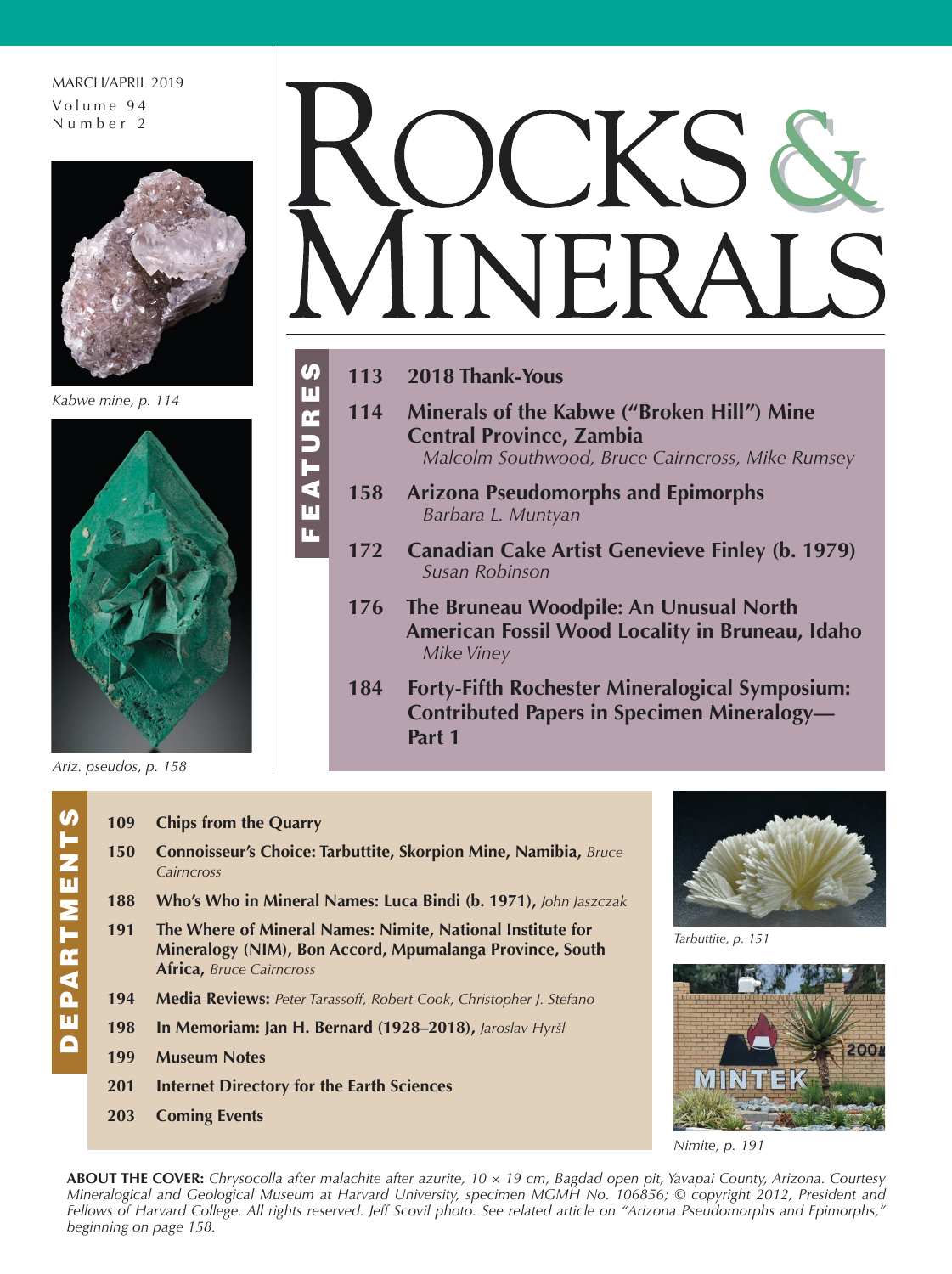## *Media Reviews*



*Diamond Handbook***, revised and updated 3rd edition, by Renee Newman. International Jewelry Publications, PO Box 13384, Los Angeles, CA 90013. 168 pages; 2018; \$19.95 plus shipping (softbound).** 

Like other Renee Newman books, the 3rd edition of the *Diamond Handbook* is a wonderfully illustrated and quite useful book that presents diamond from the standpoint of

identification and evaluation—no easy task these days. It is written at a level that is understandable to those of most educational backgrounds and is a handy reference for anyone interested in quality diamond jewelry. It joins a group of other informative Newman books that includes four volumes on *Exotic Gems,* a book on *Rare Gemstones,* and a *Jewelry Handbook.*

*Diamond Handbook* opens with acknowledgments and then moves quickly into 13 chapters beginning with "Basic Facts About Diamonds" and ending with "Recutting Diamonds." The book concludes with a useful glossary; a table of diamond's chemical, physical, and optical characteristics; a bibliography; and a good comprehensive index. Most chapters are subdivided into specific topics. Included in Chapter 1's basic facts' subheadings are how diamonds are formed and where they are found, diamonds remarkable properties, and tips on viewing diamonds. Chapter 2 discusses price factors that include color, weight, clarity (Chapter 5 is devoted entirely to clarity issues), cutting style and quality, transparency, and treatment status. Chapter 4, important to those contemplating an engagement, is titled "Judging Cut (Round Brilliants)" and is subdivided into twelve sections. The first four discuss morphological parts of the stone such as the pavilion and the crown; others present more technical aspects of the cut including star facet length and symmetry. Chapter 6 is a short but interesting treatment of fluorescence in diamonds, a topic of interest to mineral collectors as well as gemstone enthusiasts. Chapters 7 and 8 cover synthetic diamonds and diamond treatments, respectively. Treatment topics include foil backing, coating, irradiation, annealing, high temperature and pressure, and even laser drilling and fracture filling. Chapter 9 covers the identification of imitations, both transparent and black. Judging fancy colored diamonds and antique cuts and jewelry are discussed in chapters 10 and 11, respectively. Eight pages are devoted to "branded diamonds" in Chapter 12, and recutting is discussed in Chapter 13.

The concise writing style and tight organization coupled with abundant illustrations form the strength of this book. Illustrations include more than 350 photographs, most of which are in color. There are also tables and diagrams, all carefully selected to enhance the particular section they are in. A good indication of how well illustrated the book is can be found in the fact that Chapter 11 alone contains 74 illustrations.

The 3rd edition of *Diamond Handbook* is well edited, printed, and bound. It is filled with practical information and is certainly worthy of a place in any gemstone library. It is obviously a good buy at \$19.95 and, coupled with Newman's other titles, makes an important part of a rather comprehensive treatment of most gemstones.

> *Dr. Robert B. Cook Auburn University Auburn, Alabama*



*Minerals with a French Connection* **by François Fontan and Robert F. Martin.** *The Canadian Mineralogist*  **Special Publication 13. Mineralogical Association of Canada, 490 rue de la Couronne, Quebéc, QC, Canada G1K 9A9; www. mineralogicalassociation. ca. 588 pages; 2017; CDN \$125 plus \$10 shipping in Canada; US \$125 outside Canada plus shipping (\$16 USA, \$20 overseas) (hardbound).**

This book, a joint publication with *Société française de Minéralogie et de Cristallographie,* is about minerals with type localities in France and the French territory of New Caledonia and minerals named after French citizens. It is fitting that France—which produced such pioneer crystallographers and mineralogists as Romé de I'Isle (1736–1790), René-Just Haüy (1743–1822), and Auguste Bravais (1811–1863)—joins the ranks of countries with such compilations. The preparation of the book was initiated by Dr. François Fontan, mineralogist at the Université Paul-Sabatier in Toulouse; following his death in 2007, it was completed by Dr. Robert F. Martin, professor emeritus at McGill University, Montreal, and longtime editor of *The Canadian Mineralogist*.

*Minerals with a French Connection* begins with a table of contents, a dedication (in French), and a preface (in French and English); the remainder of the book is in English. The introduction (11 pages) provides a brief overview of the development of mineralogy and crystallography in France from the eighteenth century to the present, traces the evolution of Paris's three renowned mineral museums (illustrated with historical photographs), and surveys previous accounts of minerals discovered in France. This is followed by an intro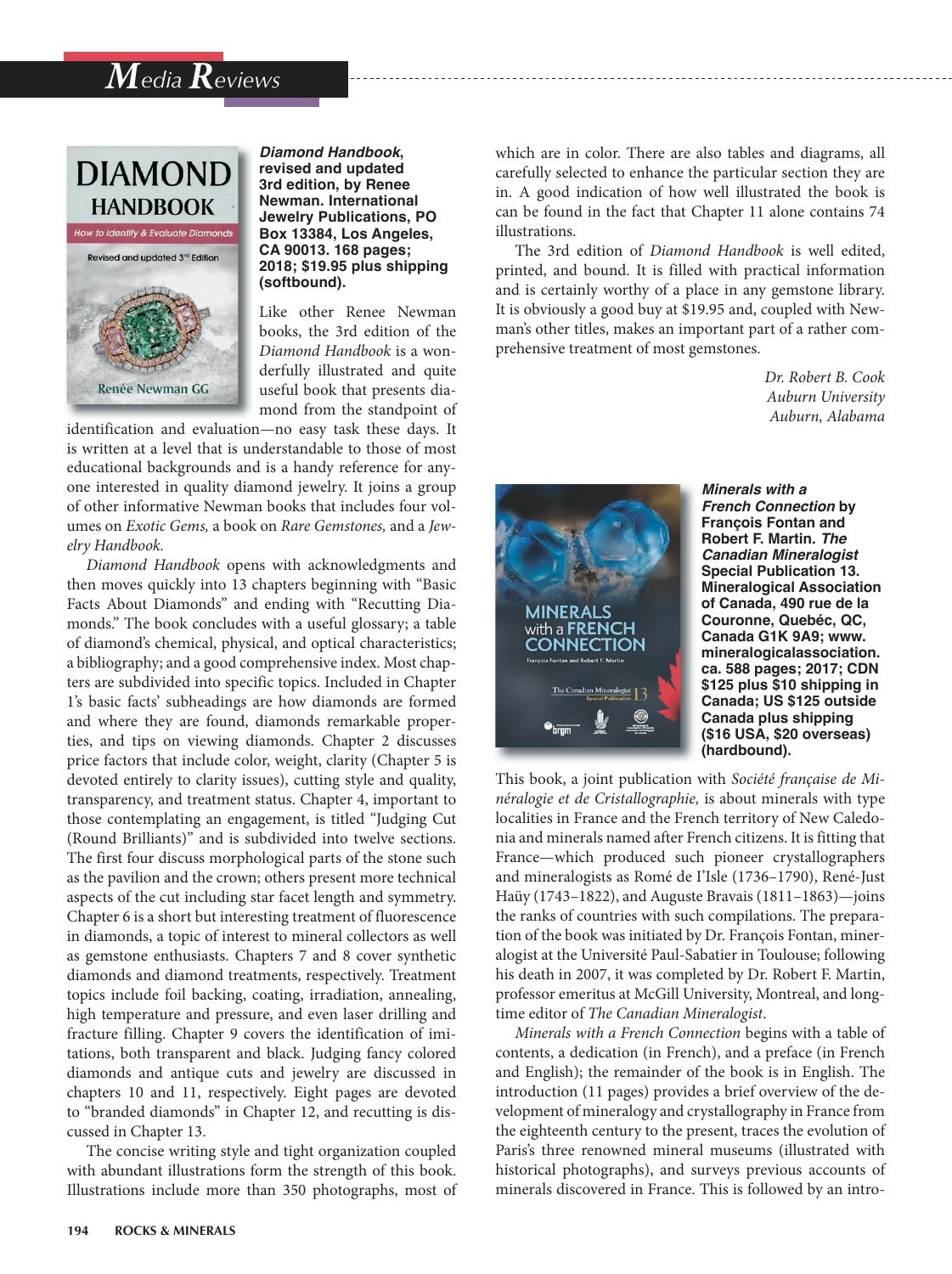duction to the mineral compilation itself, acknowledgments, and an addendum on two new species that were approved too late to be included in the main compilation.

The core of the book (525 pages) is an alphabetical compilation of minerals in three sections: minerals with type localities in France (123) and New Caledonia (4); minerals discovered elsewhere and named after French citizens (128); and minerals named after French citizens or localities but questionable as species or redefined (6). The last includes the familiar mica biotite, now relegated to a series name.

Each mineral is allotted 2 full pages beginning with its name, chemical formula, symmetry, space group, and unitcell parameters. This is followed by the name of the type locality or localities, something not always clearly specified by early-nineteenth-century mineralogists, and a brief description of the type occurrence including its geology, associated minerals, and genesis. A description of the type mineral and its crystal structure follows. The next entry is the derivation of the mineral name. Biographical sketches, some more than a half-page in length, are provided for persons honored with mineral names. Here we have some two hundred who's who in mineral names. The next entry gives the location of the type specimen(s) and their reference number(s) where known. This is followed by comments on the chemistry of the type mineral, its relationship to other minerals, or its history. Some minerals, especially those described in the nineteenth century, have a rather convoluted history in their naming and description as a species. The entries conclude with the mineral's International Mineralogical Association status and number; its Dana, Strunz, and mineral group classification; and references. The references are in chronological order from the first mention of the species or first description, to subsequent papers providing additional information on the mineral or its occurrence.

The mineral on the cover of the book, haüyne, honors René-Just Haüy. Among other common minerals with a French connection are anatase, azurite, dolomite, epidote, mimetite, and staurolite. Well-known pegmatite minerals include heterosite, hureaulite, and triplite. Some readers may be surprised to learn that several type-minerals from Mont Saint-Hilaire have a French connection: bussyite-(Ce), bussyite-(Y), lecoqite-(Y), lemoynite, and natrolemoynite. The iconic Mont Saint-Hilaire mineral serandite was also named after a French citizen. A host of secondary minerals have been discovered in France in modern times. The ancient Roua copper mines and the Cap Garonne copper-lead mine account for twenty-three type minerals, mostly copper arsenates. French amateur mineralogists and micromineral enthusiasts have played a prominent role in discovering new species. The mineral afmite is named after the *Association Française de Microminéralogie* (AFM) whose members have discovered twenty-one new species. Gatelite-(Ce) is named after Pierre Gatel, founding member and honorary president of the AFM. Two members of the Micromounters' Hall of Fame, Georges Favreau and Paul Seel, and his wife, Hildegarde, are also recognized with mineral names.

Numerous photographs are a feature of the book. Each mineral is illustrated by two or more color photographs or, in a few cases, SEM photographs or photomicrographs of polished sections. The majority are photomicrographs chosen to show the mineral`s crystal morphology at the type locality, or at other localities if suitable photographs were not available. They are the work of many photographers, some of whom will be familiar to the Mindat.org community and readers of this magazine. A photograph or portrait is furnished for each individual after whom a mineral is named, except for adamite, boulangerite, bournonite, brookite, macquartite, and villiaumite. Mineral localities are illustrated by a scattering of color photographs and interesting old postcards.

The book ends with 37 pages of appendices and indices. Six appendices list minerals with French type-localities and those named after French citizens, alphabetically, chronologically by the year when first described, and by geographic distribution (departmental maps of France and New Caledonia are provided). Appendix 7 ranks France twelfth among twenty-one countries according to the number of new species discovered in the country (the United States is first, followed by Russia, Germany, Italy, and Canada). Appendix 8 is a listing of obsolete mineral names encountered by authors Fontan and Martin. Three indices are provided for the book: by mineral names including type minerals (indicated by page numbers in bold) and associated minerals appearing in photographs; by the names of persons honored with mineral names; and by type locality (in hierarchical order beginning with country name). The book closes with notes about the authors.

*Minerals with a French Connection* is printed on glossy,  $8.27 \times 11.69$ -inch paper, in the same format as several other volumes in *The Canadian Mineralogist* Special Publication series. At 588 pages, the book weighs a hefty 4.78 pounds. The layout of the mineral descriptions is spacious, beginning with side-by-side photographs of the mineral occupying the full width of the left-hand pages. The headings and text that follow are in separate columns. The quality of the mineral photographs reflects their multiple sources, but many are superb. Those of microcrystals will appeal to micromineral collectors. Portrait photographs have been standardized to near-passport size. For a 588-page book, there are very few typos.

A great deal of meticulous research has obviously gone into compiling the scientific, biographical, and historical information in *Minerals with a French Connection.* The book is very well written and illustrated. It is a reference book, but also one to dip into for a leisurely read about minerals and their names, localities, geological environments (many not familiar to North American readers), and history. It will be of particular interest to collectors of minerals from France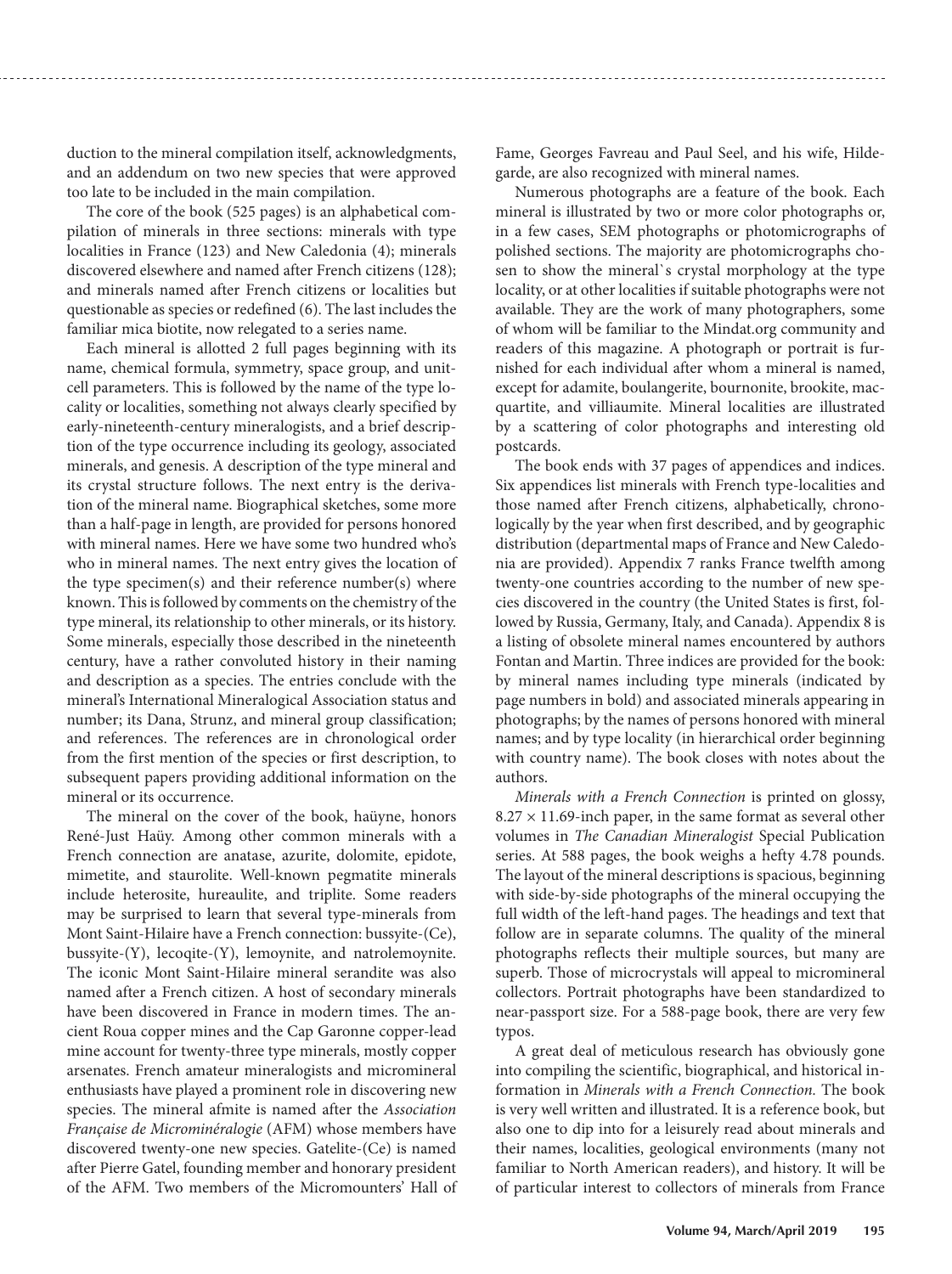and Europe, and it should join other compilations of type minerals on the bookshelf of mineral museum curators and mineral collectors.

> *Dr. Peter Tarassoff Beaconsfield, Québec Canada*



*The Sisk Gemological Reference* **by Jerry Sisk. 3 vols. in slipcase (vol. 1, 436 pages; vol. 2, 302 pages; vol. 3, 301 pages). American Collectibles Network, Inc. (dba Jewelry Television [JTV]; order online through JTV). 2016; \$199.99 (hardbound).** 

This 3-volume set of gem and mineral reference books memorializes the work of Jerry

Sisk, an originator of television gemstone sales. Each volume is a stand-alone publication that develops a certain theme. Each contains good information about gems and gemstones in their broadest definition and is highlighted by fine photographic depictions of mineral specimens, gemstones, and jewelry. Volume 1 treats gem properties as an introduction and then covers what are considered the major gems including some synthetics. Volume 2 repeats some of the same introductory material as in volume 1 but deals with rarer and unusual gem materials, some of which would not fall into the gem category except under unusual circumstances. Volume 3 treats minerals and gems categorized by their crystal system. Fine mineral specimens are illustrated throughout, and the value of this volume is in its mineral photography rather than its treatment of gemstones.

Volume 1, *Prominent Gems,* consists of 57 sections beginning with introductory materials that include information about Sisk, a foreword, acknowledgments, and a 36-page chapter on gemstones and their properties. There follows an alphabetical description of gems and gem materials beginning with Abalone and ending with Zoisite. There are various subsections as appropriate such as under beryl, the feldspar and garnet groups, and even diamond, which has individual sections on fancy colored diamonds and famous diamond replicas. Included are varieties of glass, cubic zirconia, and artificial emerald and ruby. Fundamental data are presented in a standard format for each gemstone type making the book relatively easy to use as a reference. Each gemstone type is illustrated with both rough and finished stone illustrations. For some major types, world maps showing the distribution of occurrences are presented. The volume closes with a series of gemstone property charts and spectra illustrations, a list of contributors, a bibliography, and an index.

Volume 2, *Noteworthy Gems,* as mentioned, repeats much of the introductory materials found in the first volume but then presents 107 materials, most of which are naturally occurring mineral species, that have been fashioned into gems. Many would be considered unusual if used for gems, such as acanthite, colemanite, galena, linarite, proustite, and phosphophyllite, for instance. Non-mineral materials discussed include jet, ivory, YAG, GGG, and strontium titanate. As with volume 1, a consistent useful format is followed for each material augmented with uncut and cut stone illustrations. The volume closes with a listing of terms and contributors, a bibliography, and an index.

*Gallery of Gems* is the title of volume 3*.* After a somewhat condensed version of the now more or less familiar introductory materials, the book presents gemstones and gems based on their crystallography after first discussing organic and amorphous materials. The treatment is classical, beginning with isometric gems, although traditional hexagonal minerals are divided into the "Hexagonal Crystal System" that includes apatite and beryl and the "Trigonal Crystal System" that includes such species as tourmaline, corundum, and quartz. The volume closes with sections on "Gems as Rocks" and "Lapidaries and Their Arts." The volume seems to reflect a conscious effort to include as many nontraditional minerals as gems as possible, and species such as gypsum, witherite, sulfur, vanadinite, and proustite are covered. The closing list of contributors from the mineral world includes The Arkenstone, Collector's Edge Minerals, Green Mountain Minerals, The Obodda Collection, and Jim and Gail Spann.

The *Sisk Gemological Reference* is a somewhat pricey set of what are intended to be reference works. Volumes 1 and 2 collectively present a good gemstone database and together form a useful set. Volume 3 is an at times redundant treatment of many of the materials covered in the first two volumes but has value as a stand-alone title because of its excellent illustrations and the inclusion of fringe gem materials. The production quality is high with good photography and printing. The uniformity of high photographic quality is surprisingly good considering the large number of contributors that include Jeff Scovil, Jim Wells, Tom Spann, Patrick Pohnel, Joe Budd, Mark Mauthner, Kreis Jewellery, Lydia Dyer, and others. Editorial work is generally good, and the accuracy of technical data is high. Collectively the set of books is a nice tribute to someone whose promotional efforts made gemstone knowledge far more widely dispersed than before gems were routinely sold through the medium of television. To this end, Jerry Sisk has helped educate the masses and will continue to do so through this set of books.

> *Dr. Robert B. Cook Auburn University Auburn, Alabama*